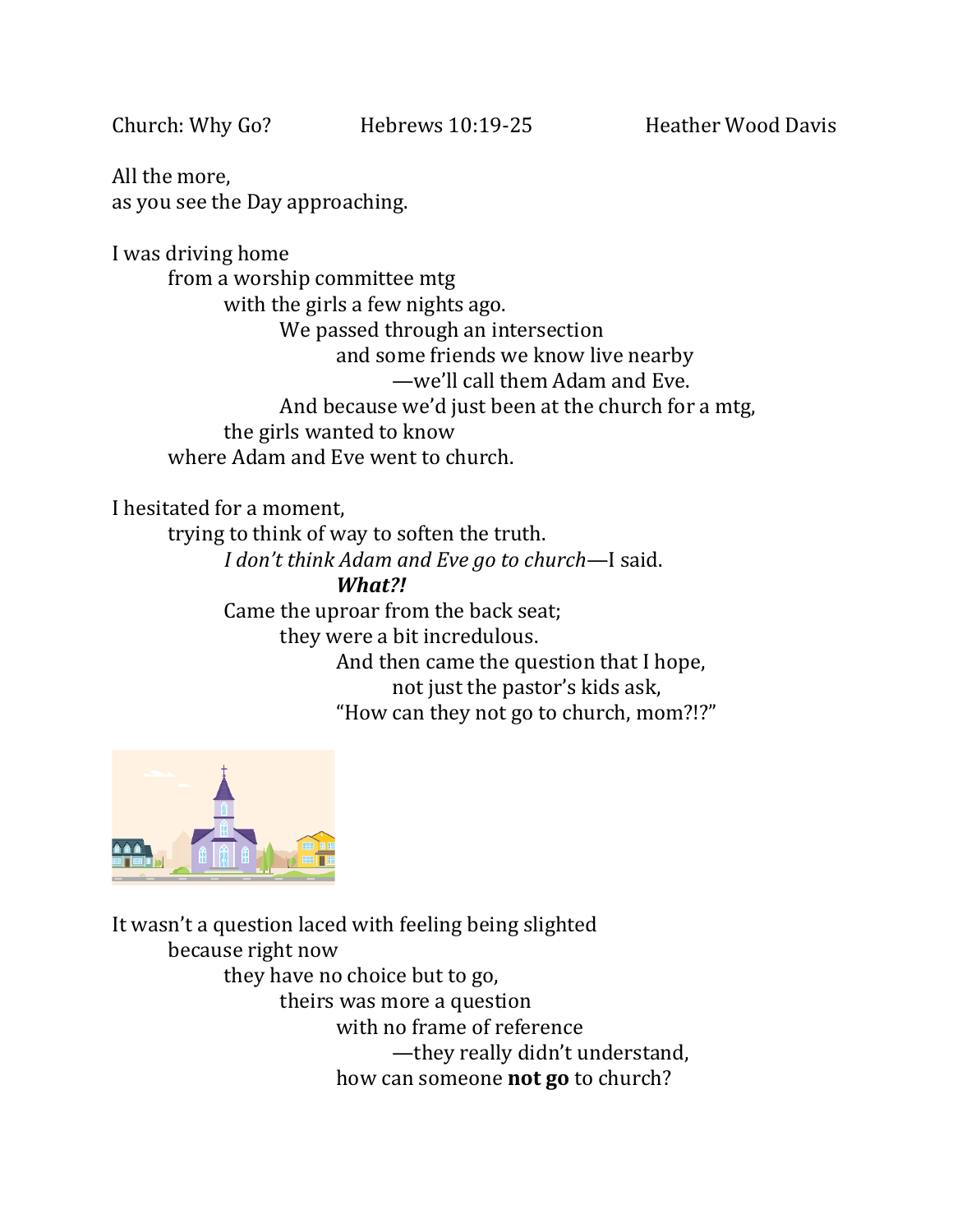How can someone **not belong** to a group a people who, as Hebrews mentions, " …meet together, as is the habit of some, encouraging one another…" How can you **not be connected**

to other Christians like we are?

Here's to the Day approaching where your world expands a little, kiddos.

> I'm one of those people that during covid, I started getting The New York Times Newsletter emailed to me. The newsletter has top stories and snippets from selections in the larger paper. And earlier in the week, on Tuesday, they had a short article called, 'On the Phone Alone' —which dealt with the mental health of adolescents. Now I'm not sure why I stopped to read it. Curiosity?

Provocation from the Spirit?



Because it was Tuesday.

I hadn't written my sermon yet. I'm just having my coffee in the morning before anyone gets up, curiously reading from a very secular newspaper with no religious agenda or mention— I'm just reading a short piece on the mental health of teens,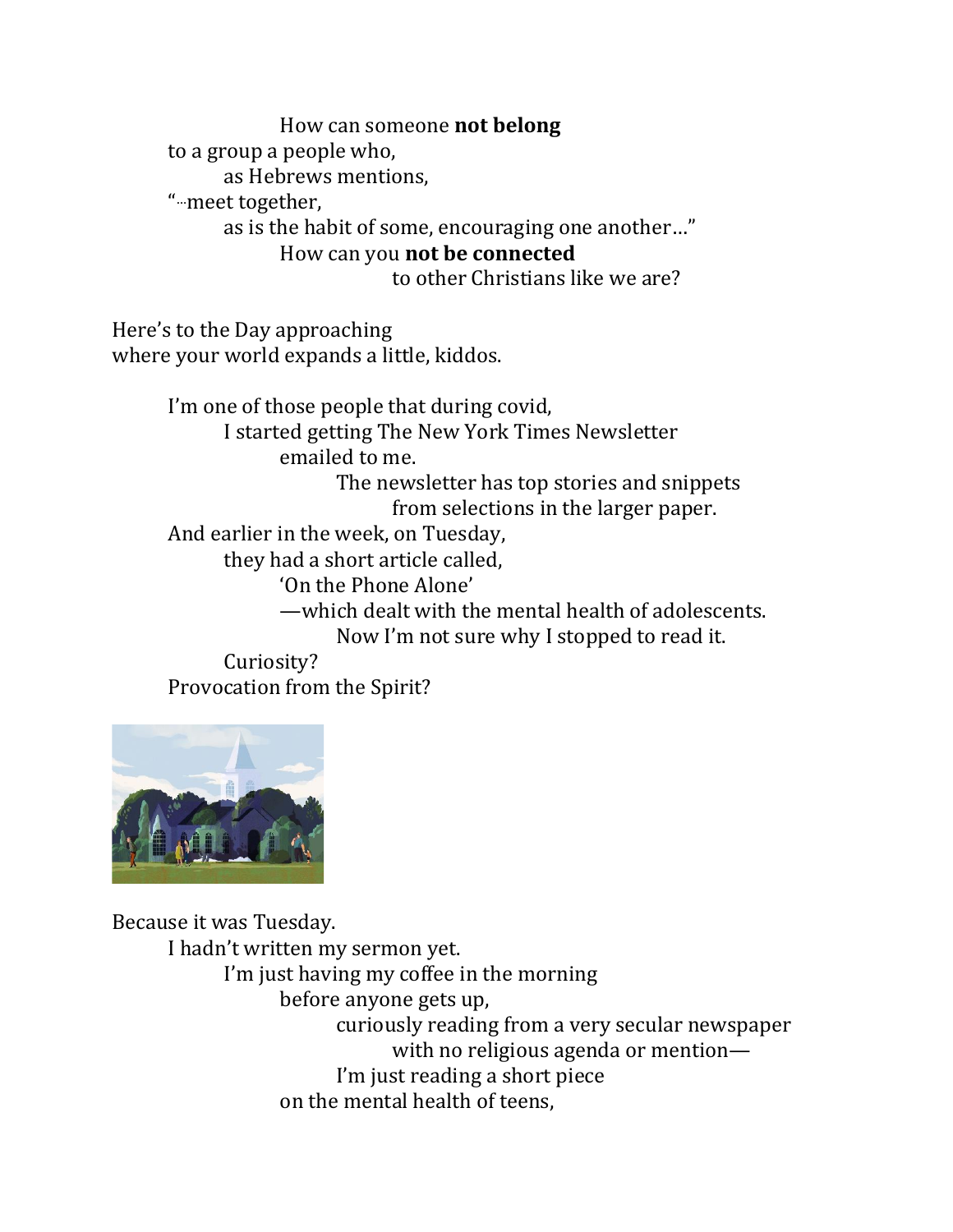and the *act of going to church* came up twice.

"What seems undeniable, [a reseacher] points out, is that surging use of digital technology has changed life's daily rhythms. It has led adolescents to spend less time on in-person activities, like dating, hanging out with friends and attending church." <sup>1</sup>

Here's to the Day of having the Spirit speak to you through the newspaper.

> The article goes on to say, "If you're not getting some outdoor relief time and enough sleep - any human being is challenged. When you get the pubescent brain involved in that equation, you are talking about somebody being really, really challenged to feel contented and peaceful and happy with the world around them.

"[When Adolescents] have too much screen time,

they're not sleeping,

[and they are] on phones all the time," (says) Dr. Melissa Dennison, a pediatrician in central Kentucky

who sees many unhappy adolescents.

Dennison regularly encourages her patients (get this) to take walks outdoors or attend church."<sup>2</sup>

> I almost spit out my coffee. Of all the socially engaging activities

[newsletters.nytimes.com/template/oakv2?campaign\\_id=9&emc=edit\\_nn\\_20220510&instance\\_id=60927&nl=the](https://messaging-custom-newsletters.nytimes.com/template/oakv2?campaign_id=9&emc=edit_nn_20220510&instance_id=60927&nl=the-morning&productCode=NN®i_id=104604841&segment_id=91787&te=1&uri=nyt%3A%2F%2Fnewsletter%2F0e9bf2ed-96b6-57c5-a470-aac2e2969ca8&user_id=5ae2c13403ad803aae6d7637af81966b)[morning&productCode=NN&regi\\_id=104604841&segment\\_id=91787&te=1&uri=nyt%3A%2F%2Fnewsletter%2F0e9bf2](https://messaging-custom-newsletters.nytimes.com/template/oakv2?campaign_id=9&emc=edit_nn_20220510&instance_id=60927&nl=the-morning&productCode=NN®i_id=104604841&segment_id=91787&te=1&uri=nyt%3A%2F%2Fnewsletter%2F0e9bf2ed-96b6-57c5-a470-aac2e2969ca8&user_id=5ae2c13403ad803aae6d7637af81966b) [ed-96b6-57c5-a470-aac2e2969ca8&user\\_id=5ae2c13403ad803aae6d7637af81966b](https://messaging-custom-newsletters.nytimes.com/template/oakv2?campaign_id=9&emc=edit_nn_20220510&instance_id=60927&nl=the-morning&productCode=NN®i_id=104604841&segment_id=91787&te=1&uri=nyt%3A%2F%2Fnewsletter%2F0e9bf2ed-96b6-57c5-a470-aac2e2969ca8&user_id=5ae2c13403ad803aae6d7637af81966b) <sup>2</sup> ibid

<sup>&</sup>lt;sup>1</sup> David Leonhardt, New York Times, [https://messaging-custom-](https://messaging-custom-newsletters.nytimes.com/template/oakv2?campaign_id=9&emc=edit_nn_20220510&instance_id=60927&nl=the-morning&productCode=NN®i_id=104604841&segment_id=91787&te=1&uri=nyt%3A%2F%2Fnewsletter%2F0e9bf2ed-96b6-57c5-a470-aac2e2969ca8&user_id=5ae2c13403ad803aae6d7637af81966b)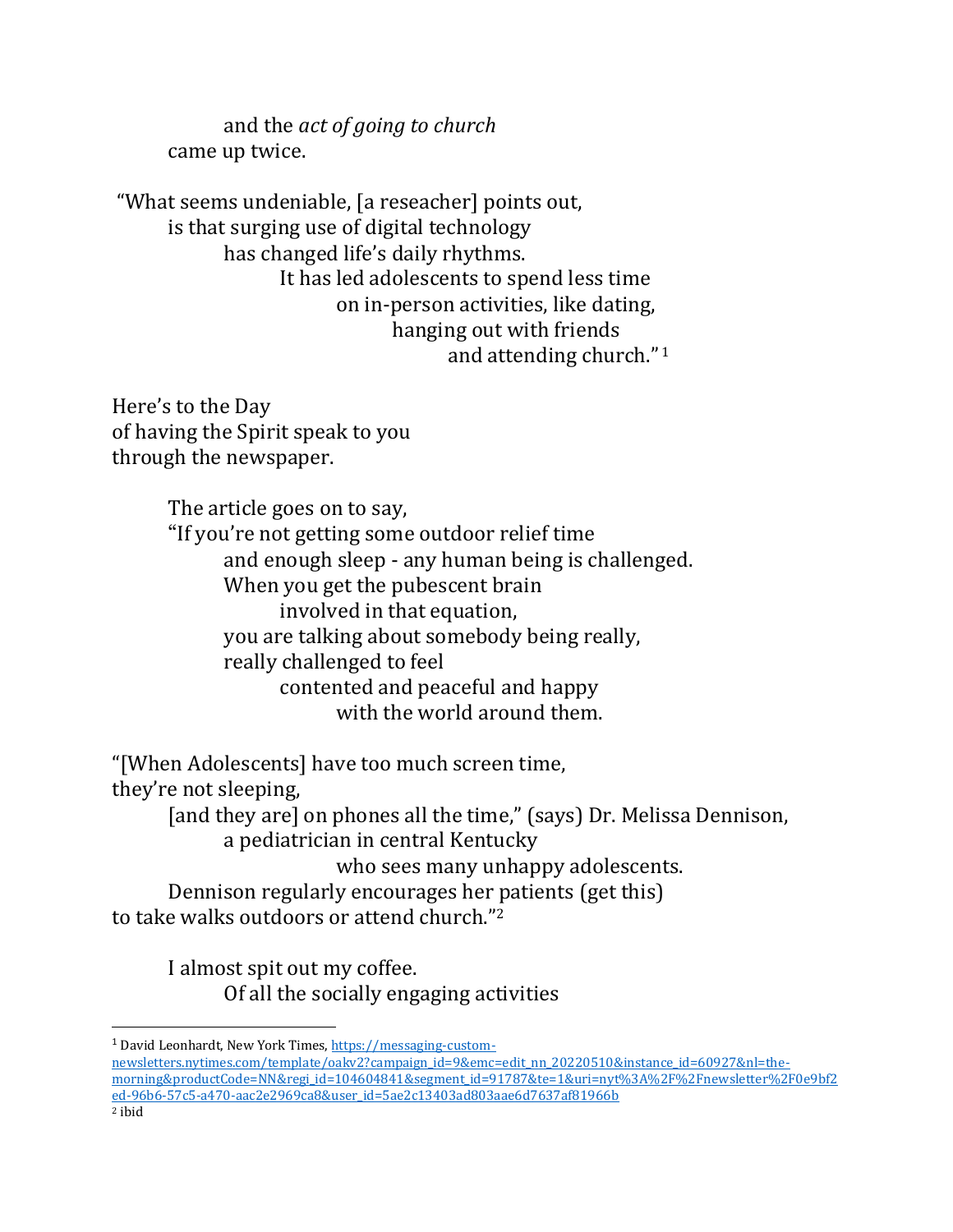these researchers and doctors could have chosen, the act of *going to church* is both shockingly out of place and yet, intentionally mentioned twice in a piece about mental health in adolescents. "Let us not neglect to meet together as is the habit of some…"

Here's to the Day approaching where going to church is a mental health priority.



A few weeks ago,

our Sunday morning Comeback Class, one of our adult spiritual formation classes, explored the question, why go to church. I told the class it was likely a little unfair that, as a pastor, I was leading the lesson and having to ask this question. But the class was open and honest.

Answers to why go to church

varied from things like I grew up going to church. I want my children to know these stories. I really enjoy the people and fellowship and opportunities for service, lots of good things like that.

When I asked the question, okay why would you not come to church —the biggest answer was time, meaning there isn't enough of it,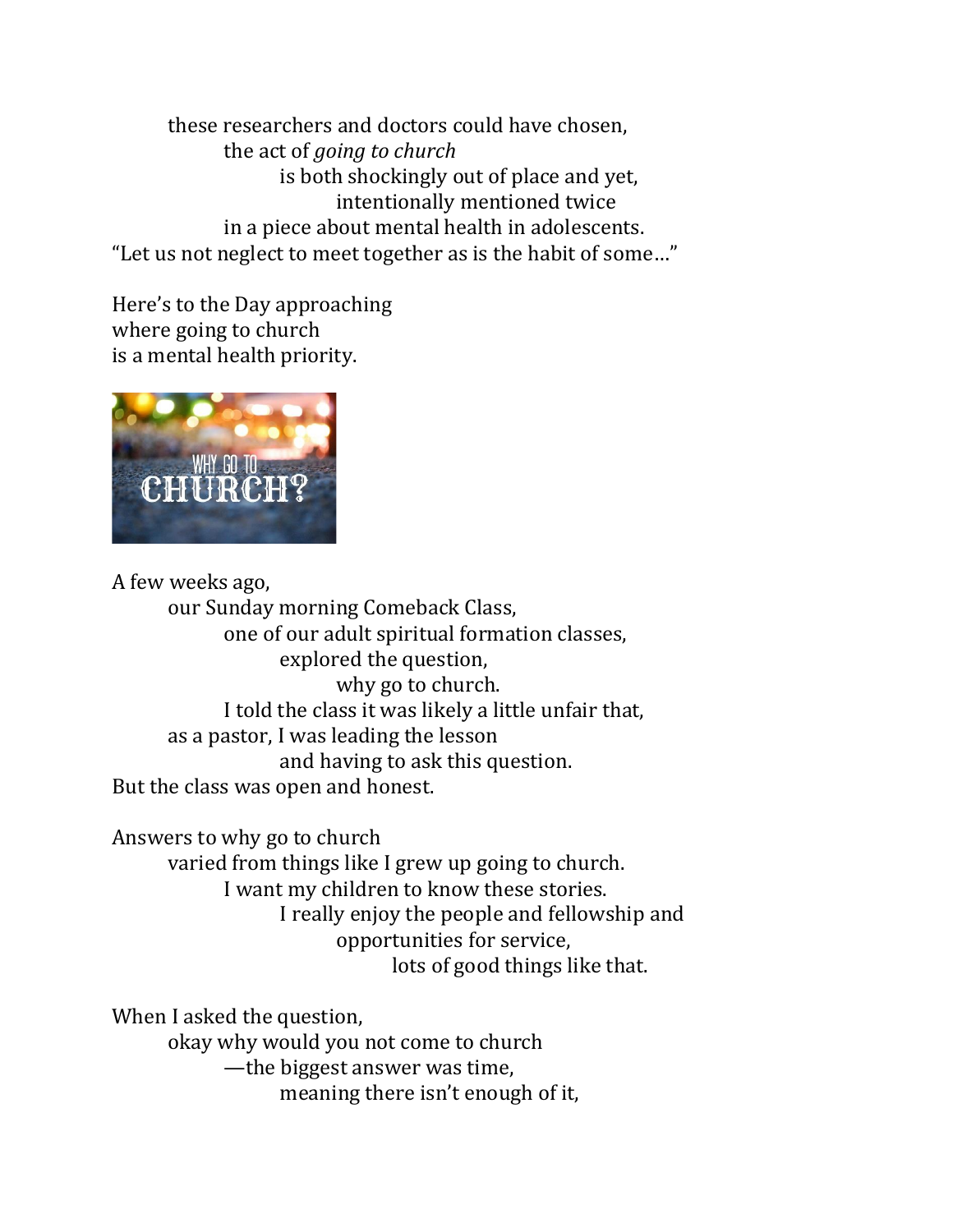or our family just got out the of the habit, or coming when kids were small was so taxing.

Now asking that question

is somewhat one-sided— I mean I was asking a group of people already at church why or why not they go, So, on Thursday I posted the question to Facebook: why go to church or why not go to church. But you know what? I know too many people who love their church.

Here's to the Day approaching where that is a good thing.

Naturally, I learned more from the people who said, here's why I don't go here's why I'm not a member of a church anymore. Most of those responses are what you expect: judgmentalism feeling left out or not understanding the culture and the insider language; the feeling that the church focuses only about sin and how bad we are; feeling that children are disruptive instead of welcomed; a notion that you can get your spiritual enrichment from others around and don't need the church for that. A Gallup poll from 2007 stated,

"In every study of church attendance, more old[er] people do church than young, more women than men, more southerners and upper-Midwesterners than New Englanders or Westerners,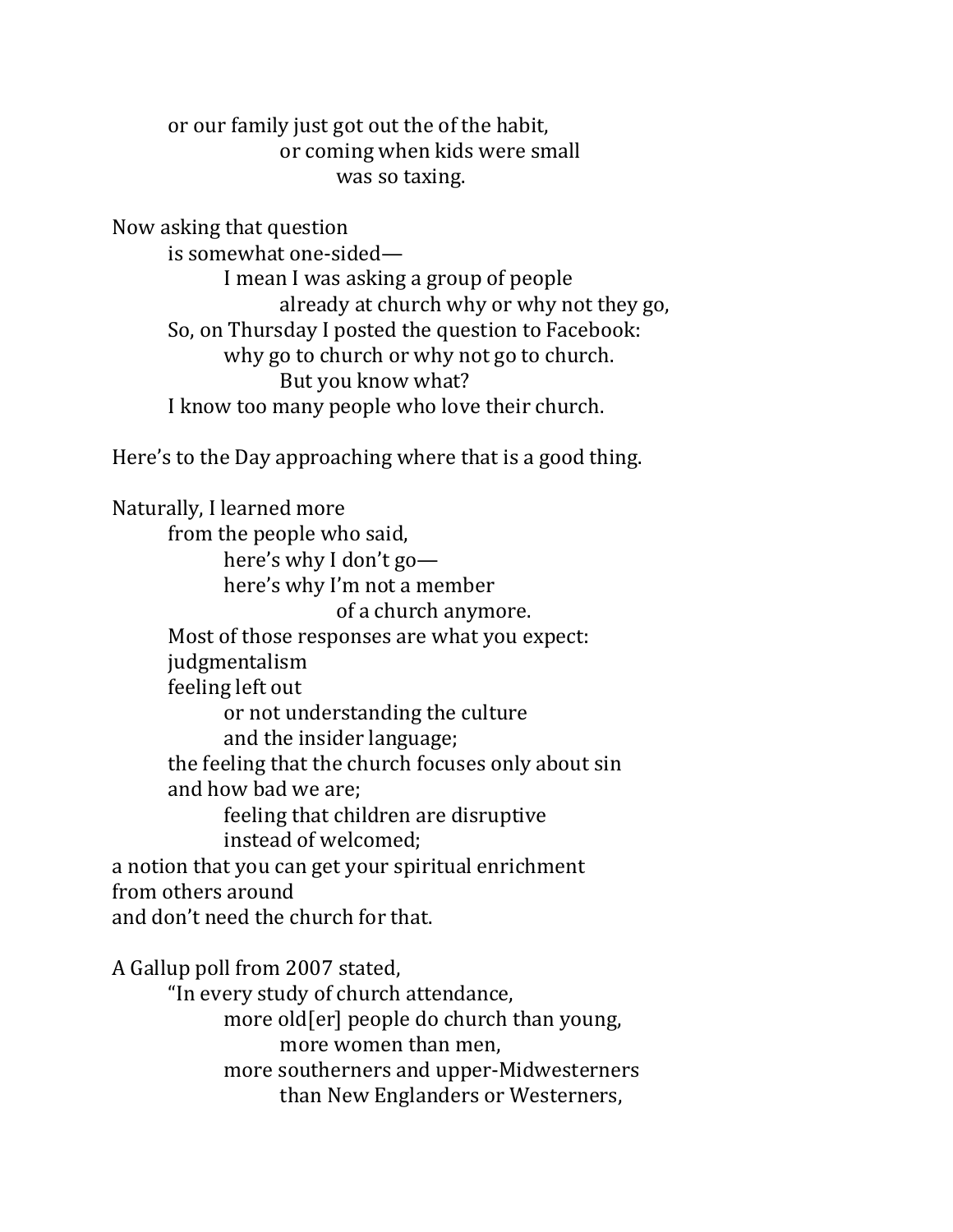more brown-skinned people than white-skinned people (per capita) and more evangelicals and Mormons than other denominations."<sup>3</sup>

That was 15 years ago.

A Gallup study in 2020 noted that church membership was in a state of decline. In 1937 when Gallup began measuring the religious membership in a church, mosque, or synagogue, around 73% of population affirmed their church membership. It stayed that way for about six decades all the way into the 90's. In 1999, it was 70%- then at the turn of the century it dipped. By 2018 it was at 50% and now we are at 47% of the population claim to have membership in a church, synagogue, or mosque.<sup>4</sup> It sounds depressing. And there are lots of reasons why there is a decline. But in a way, talking about church attendance and membership

is still "preaching to the choir"

*(that's an idiom Arlie, 3rd graders have been learning about idioms),*  it's preaching to the choir

because you're already here,

you all are worship with us online.

But in today's world, the church falls prey to culture like everything else. Don't we feel like we need to sell ourselves a little? That we need something catchy

<sup>3</sup> <https://news.gallup.com/poll/27124/just-why-americans-attend-church.aspx>

<sup>4</sup> <https://news.gallup.com/poll/341963/church-membership-falls-below-majority-first-time.aspx>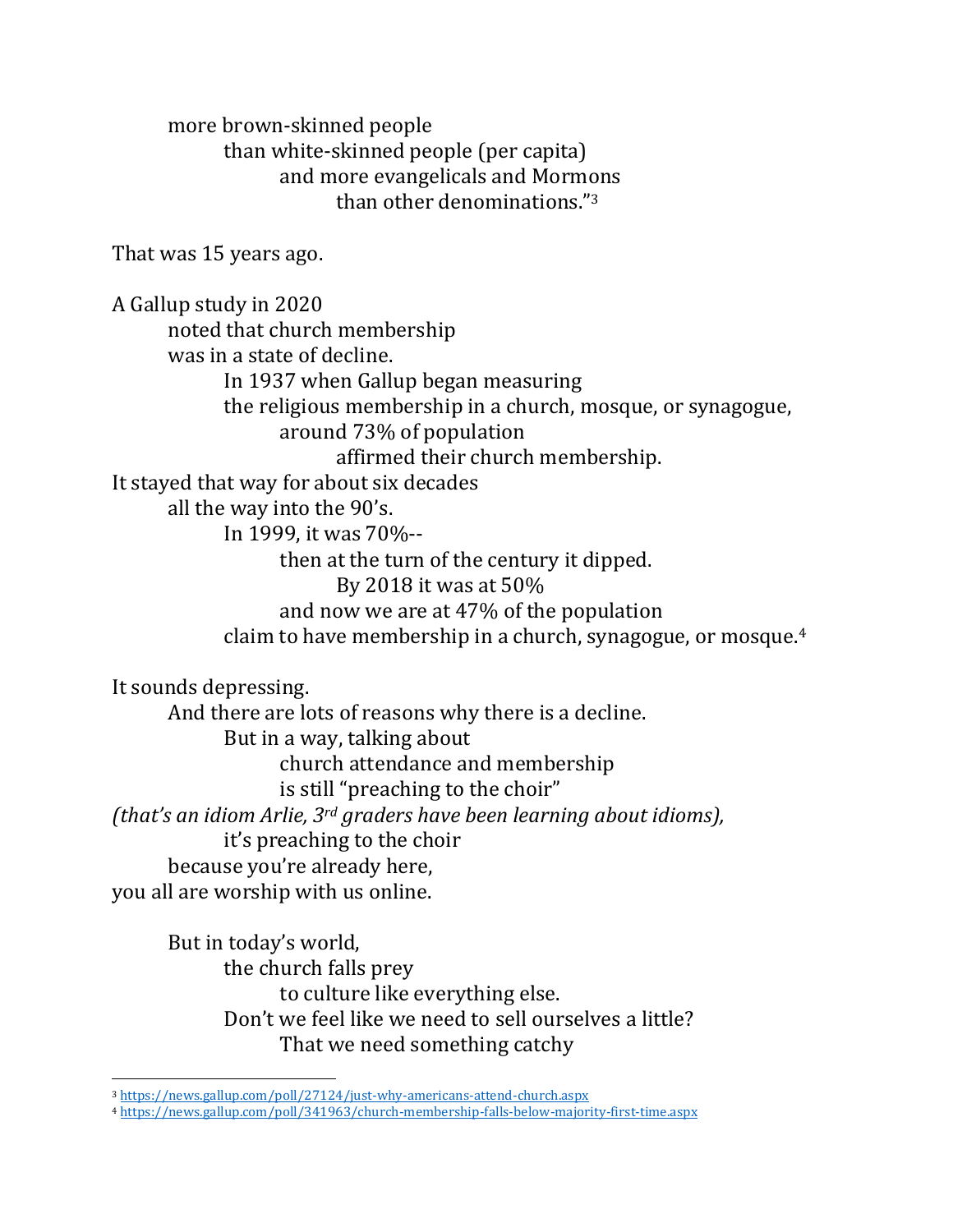to attract new members or draw in our neighbors …how can we entice Adam and Eve to be a part of our church? A Hidden Brain episode I listened to this week is calling humans, homo-economicus instead of homo sapiens.<sup>5</sup>

Here's to the Day approaching where this is an uphill climb.



And then there is Hebrews. This sometimes-preachy book in scripture that in chapter 10 says, we should prod each other to do good in the world and this prodding can be done when meet together. Hebrews says we are to provoke, we are to provoke to the point of irritation and exasperation, each other to do good deeds. 6

Somehow, the answer to why go to church is to be irritating.

Here's to the Day where some of us are better at this than others.

> The reality is there will always be good and valid reasons to go to church.

<sup>5</sup> <https://hiddenbrain.org/podcast/our-better-angels/>

<sup>6</sup> Katherine A. Shaner[, https://www.workingpreacher.org/commentaries/revised-common-lectionary/ordinary-33-](https://www.workingpreacher.org/commentaries/revised-common-lectionary/ordinary-33-2/commentary-on-hebrews-1011-14-15-18-19-25-4) [2/commentary-on-hebrews-1011-14-15-18-19-25-4](https://www.workingpreacher.org/commentaries/revised-common-lectionary/ordinary-33-2/commentary-on-hebrews-1011-14-15-18-19-25-4)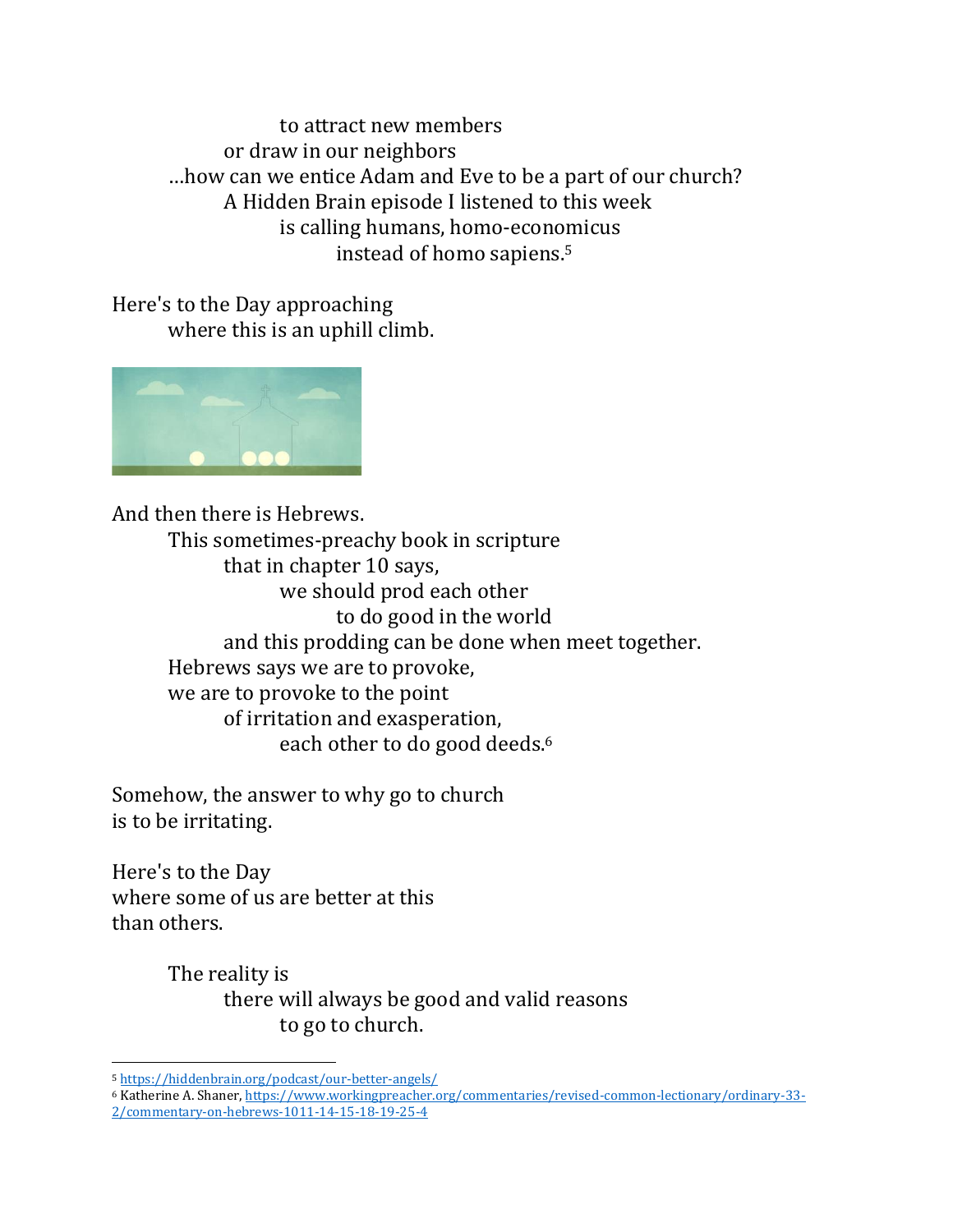And there will always be valid and good reasons not to go to church.

So, perhaps our habit of meeting together

### **in here**

is so that we can be less homo-economicus and more Imago Dei

### **out there**.

Because the one thing you can't miss is that somehow being the church equals being together, and that means together we are somehow better.

## **We are better together than we are alone.**

We learned that in a big way in these last two years, didn't we? One of the best comments on my Facebook post about why go to church was when someone commented, [because] "I am a recovering jerk and I need to remember to be kind and compassionate to others because God is kind and compassionate to me."

Here's to the Day approaching where someone besides me is the center.

Hebrews is clear, and talking to us, a group of Christians, " <sup>23</sup>Let us hold fast to the confession of our hope without wavering, for he who has promised is faithful." As the church we confess hope to the world. We don't confess sin to the world. We don't confess that we have *the* truth, the whole truth, and nothing but the truth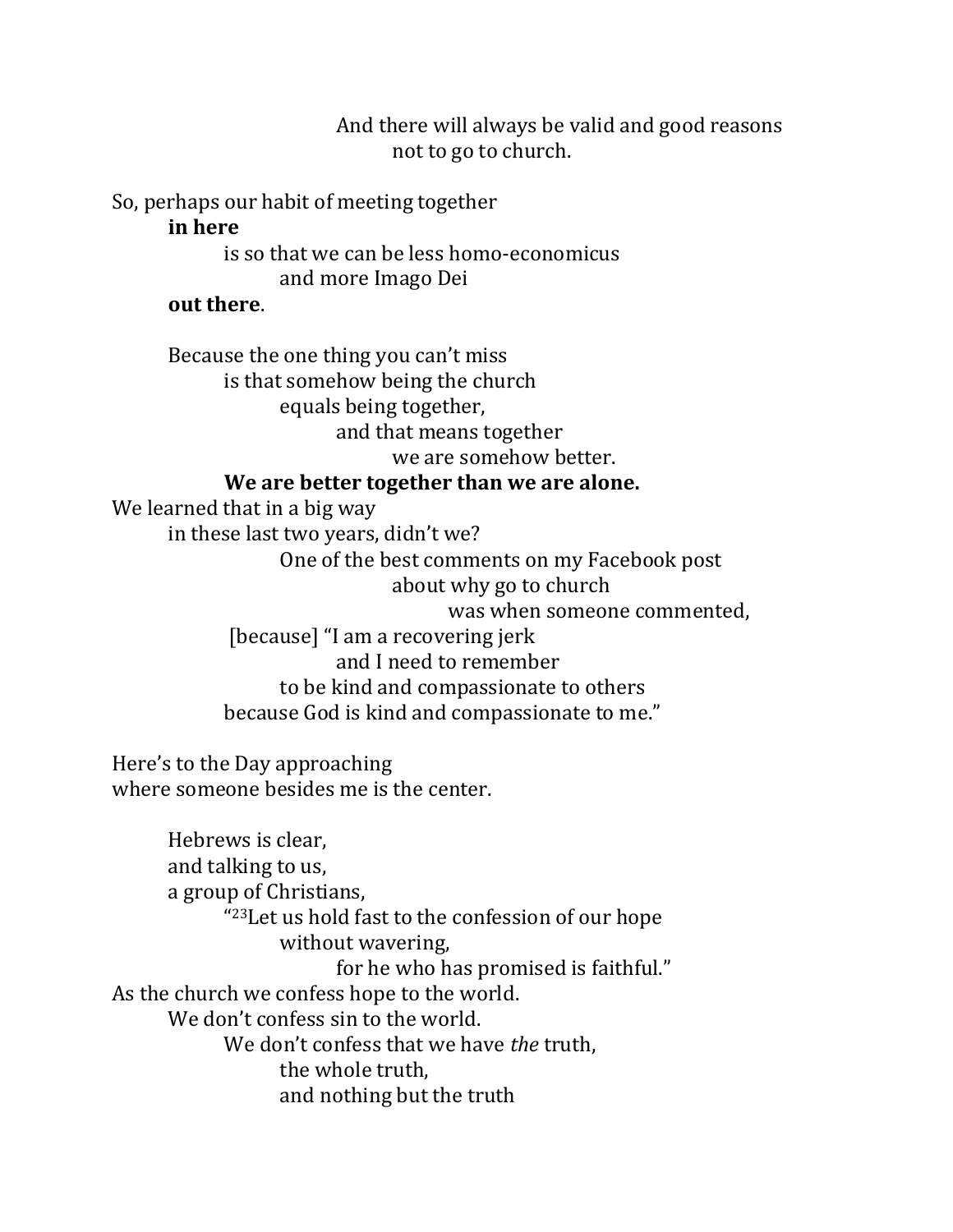so, help us God. We confess hope. The church confesses hope without wavering hope in Christ who promises to be faithful to the world.

> <sup>24</sup>And let us consider *how* to provoke one another to love and good deeds, <sup>25</sup>not neglecting to meet together, as is the habit of some, but encouraging one another, and all the more as you see the Day approaching."

This isn't a sermon about convincing anyone to come to church. It isn't a sermon filled with facts about why people don't come to church. It is only a reminder that the world may not need to be converted or evangelized to be just like us.

It is a reminder that the world might need to hear our confession of hope.

It is a reminder to be less homo-economicus.

It is a reminder that coming together is good for mental health.

It is a reminder that the world needs our good deeds and our encouraging word.

> Our church may meet together, as is the habit, so that we exasperate each other to build a kind of community …that relentlessly, even irritatingly, suggests actions of love and deeds of goodness…